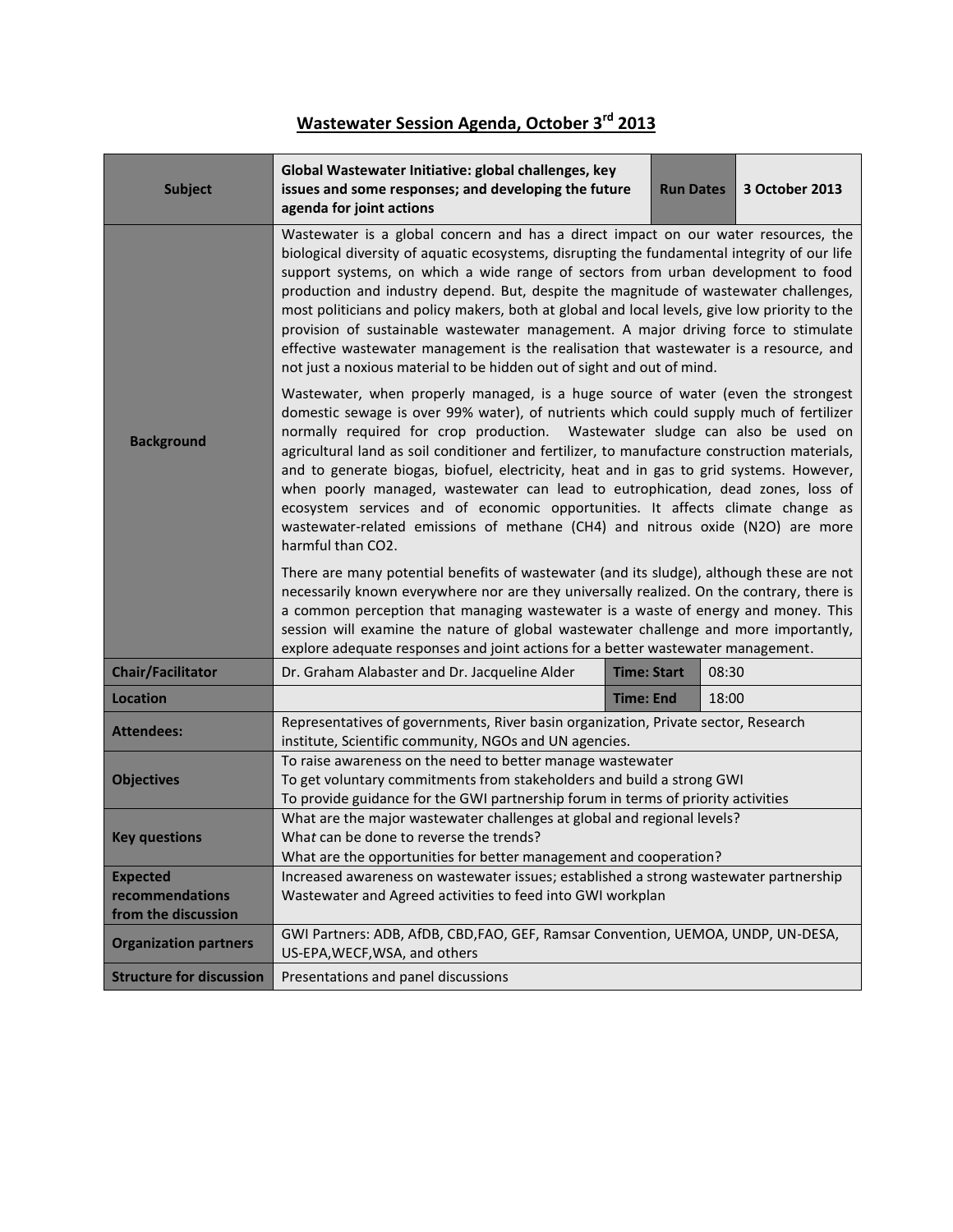| <b>Program Outline</b>                                                                                          |                                                                                                                                                                                                                                                                                                                                |                                                                                                                                                                                                       |  |  |  |  |  |
|-----------------------------------------------------------------------------------------------------------------|--------------------------------------------------------------------------------------------------------------------------------------------------------------------------------------------------------------------------------------------------------------------------------------------------------------------------------|-------------------------------------------------------------------------------------------------------------------------------------------------------------------------------------------------------|--|--|--|--|--|
| <b>Duration</b>                                                                                                 | <b>Topic</b>                                                                                                                                                                                                                                                                                                                   | Lead/Chair/Facilitator/Speaker                                                                                                                                                                        |  |  |  |  |  |
| Session A-Setting the scene: The Global challenge, key issues for the future and some responses-<br>08.30-13.00 |                                                                                                                                                                                                                                                                                                                                |                                                                                                                                                                                                       |  |  |  |  |  |
|                                                                                                                 | Chair: Graham Alabaster, UN-Habitat & Co-chair of UN- Water TF on Wastewater                                                                                                                                                                                                                                                   |                                                                                                                                                                                                       |  |  |  |  |  |
| 08:30-08:45                                                                                                     | Introduction to the session                                                                                                                                                                                                                                                                                                    | Dr. Graham Alabaster, UN-Water                                                                                                                                                                        |  |  |  |  |  |
| $8:45 - 09:15$                                                                                                  | Wastewater, global issue, trends and impacts                                                                                                                                                                                                                                                                                   | Dr Manzoor Qadir, UN-INWEH                                                                                                                                                                            |  |  |  |  |  |
| $09:15 - 9:45$                                                                                                  | Shortcutting the trends, responses and opportunities                                                                                                                                                                                                                                                                           | Mr Pireh Otieno, UN-Habitat                                                                                                                                                                           |  |  |  |  |  |
| $9:45 - 10:30$                                                                                                  | Integrating wastewater in the global development agenda-<br>(Target setting and indicators setting), plus discussion                                                                                                                                                                                                           | Dr Gerard Bonnis, OECD                                                                                                                                                                                |  |  |  |  |  |
| $10:30 - 11:00$                                                                                                 | Coffee                                                                                                                                                                                                                                                                                                                         |                                                                                                                                                                                                       |  |  |  |  |  |
| $11:00 - 13:00$                                                                                                 | Panel discussion: on Session A- The Global challenge,<br>$\overline{\phantom{m}}$<br>key issues for the future and some responses                                                                                                                                                                                              | Panelists to include Representatives from<br>Development Banks, UN-agencies, IGO                                                                                                                      |  |  |  |  |  |
|                                                                                                                 | <b>Questions to be considered:</b><br>What is the status from regions?<br>$\circ$<br>What can we do to reverse the trends?<br>$\circ$<br>What opportunities are there to upscale?<br>$\circ$<br>Is the proposed global response adequate &<br>$\circ$<br>appropriate?<br>Wrap- up of the session- recommendations by the Chair | Dr Sasha Koo-Oshima (US-EPA)<br>Dr Abdou Guero (NBA)<br>Dr Idrissa Doucoure (WSA)<br>Mr Chris Corbin (GEF-CreW)<br>Dr Manzoor Qadir (UN-INWEH)<br>Ms Mary Beth Sutton (Caribbean SEA and<br>TenneSEA) |  |  |  |  |  |
| 13:00-14:00                                                                                                     | Lunch                                                                                                                                                                                                                                                                                                                          |                                                                                                                                                                                                       |  |  |  |  |  |
| 14:00 - 18:00                                                                                                   | Session B: Developing the future agenda for joint actions to promote sustainable WW management.<br><b>Chair Dr Jacqueline Alder</b>                                                                                                                                                                                            |                                                                                                                                                                                                       |  |  |  |  |  |
| $14:00 - 14:10$                                                                                                 | Introduction to the session: Key strategies for sustainable<br>wastewater management                                                                                                                                                                                                                                           | Dr Jacqueline Alder                                                                                                                                                                                   |  |  |  |  |  |
| 14:10-14:40                                                                                                     | Wastewater re-use: opportunities, risks and challenges                                                                                                                                                                                                                                                                         | Dr Gueladio Cisse, Swiss Tropical & Public<br><b>Health Institute</b>                                                                                                                                 |  |  |  |  |  |
| 14:40-15:10                                                                                                     | Reducing pressure on freshwater, pollution and wastewater<br>discharge                                                                                                                                                                                                                                                         | Mr. Steve Ntifo, Jacobs-UK                                                                                                                                                                            |  |  |  |  |  |
| 15:10 - 15:30                                                                                                   | Wastewater and Sludge Regulation 2013: Example of Jamaica                                                                                                                                                                                                                                                                      | Ms Paulette Kolbusch, NEPA                                                                                                                                                                            |  |  |  |  |  |
| 15:30-16:00                                                                                                     | Coffee                                                                                                                                                                                                                                                                                                                         |                                                                                                                                                                                                       |  |  |  |  |  |
| 16:00-16:30                                                                                                     | Economic valuation of wastewater as an incentive for<br>sustainable wastewater management                                                                                                                                                                                                                                      | Dr Francesc Hernández-Sancho, Consultant                                                                                                                                                              |  |  |  |  |  |
| 16:30-17:00                                                                                                     | The Global Wastewater Initiative (GWI) as a response-                                                                                                                                                                                                                                                                          | Dr Birguy Lamizana, UNEP/GPA                                                                                                                                                                          |  |  |  |  |  |